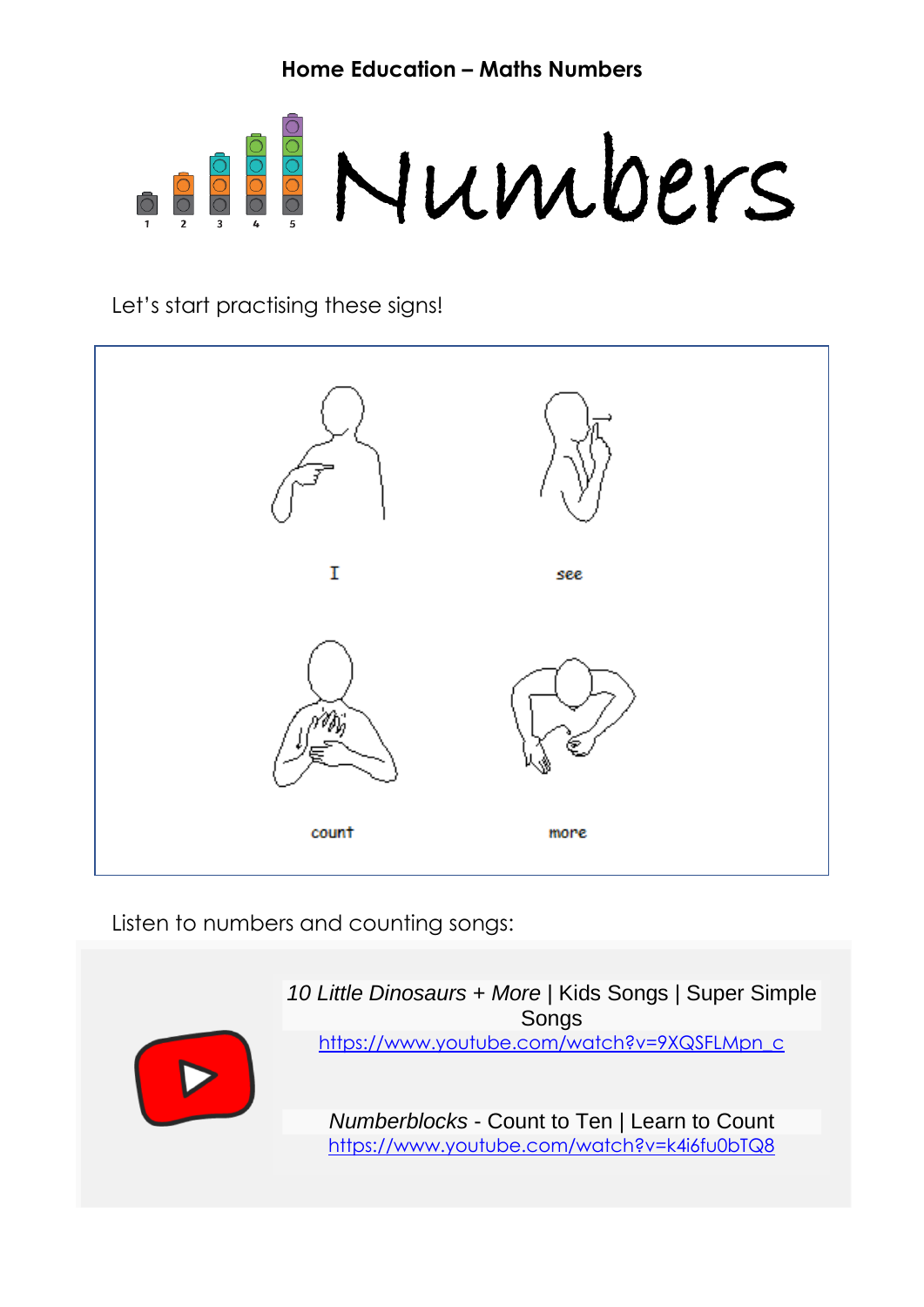# **Count each object**



Collect 3 or 5 toys and help your child to count each object in a set once, with one touch per object.

## **Place your counters…**

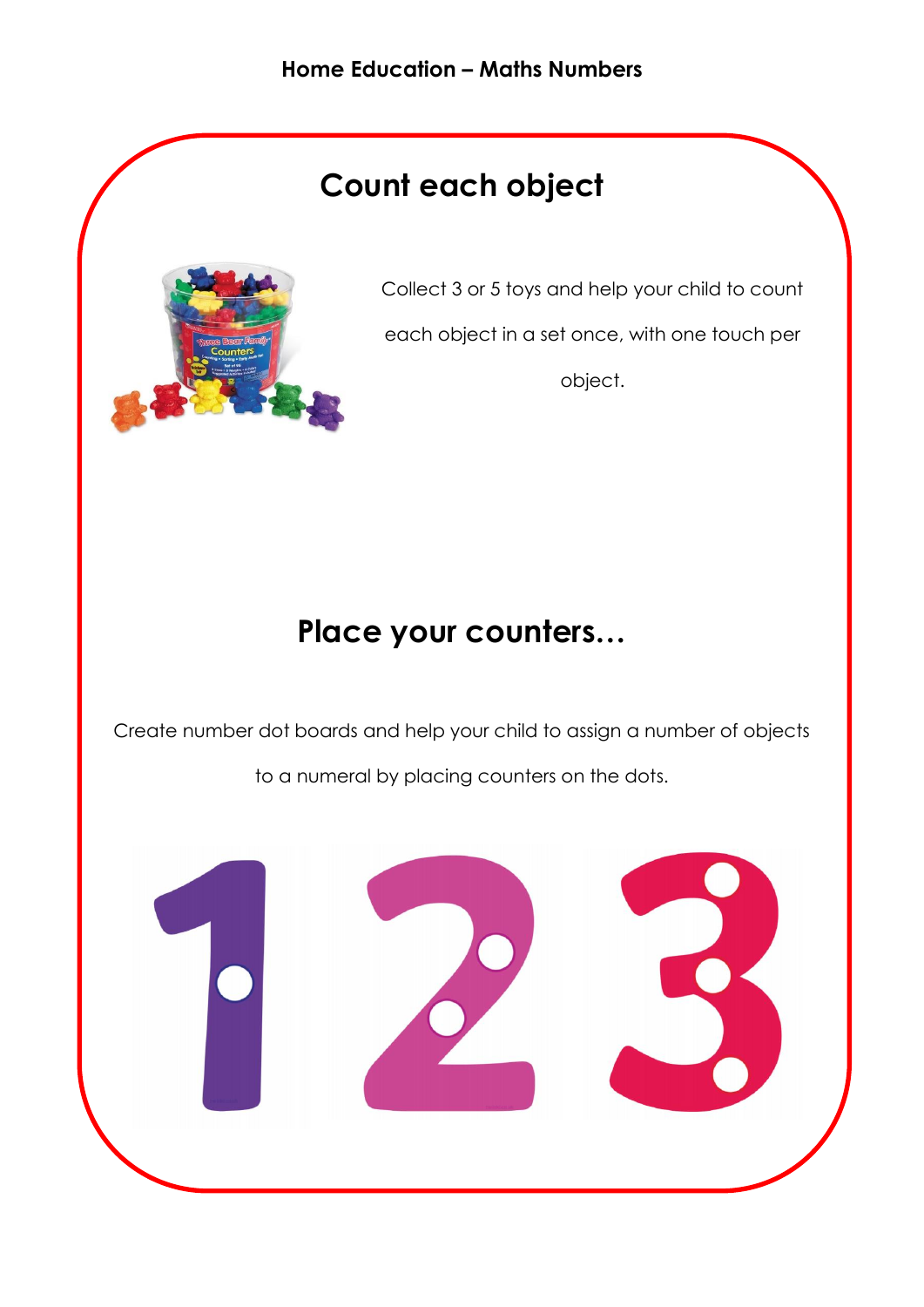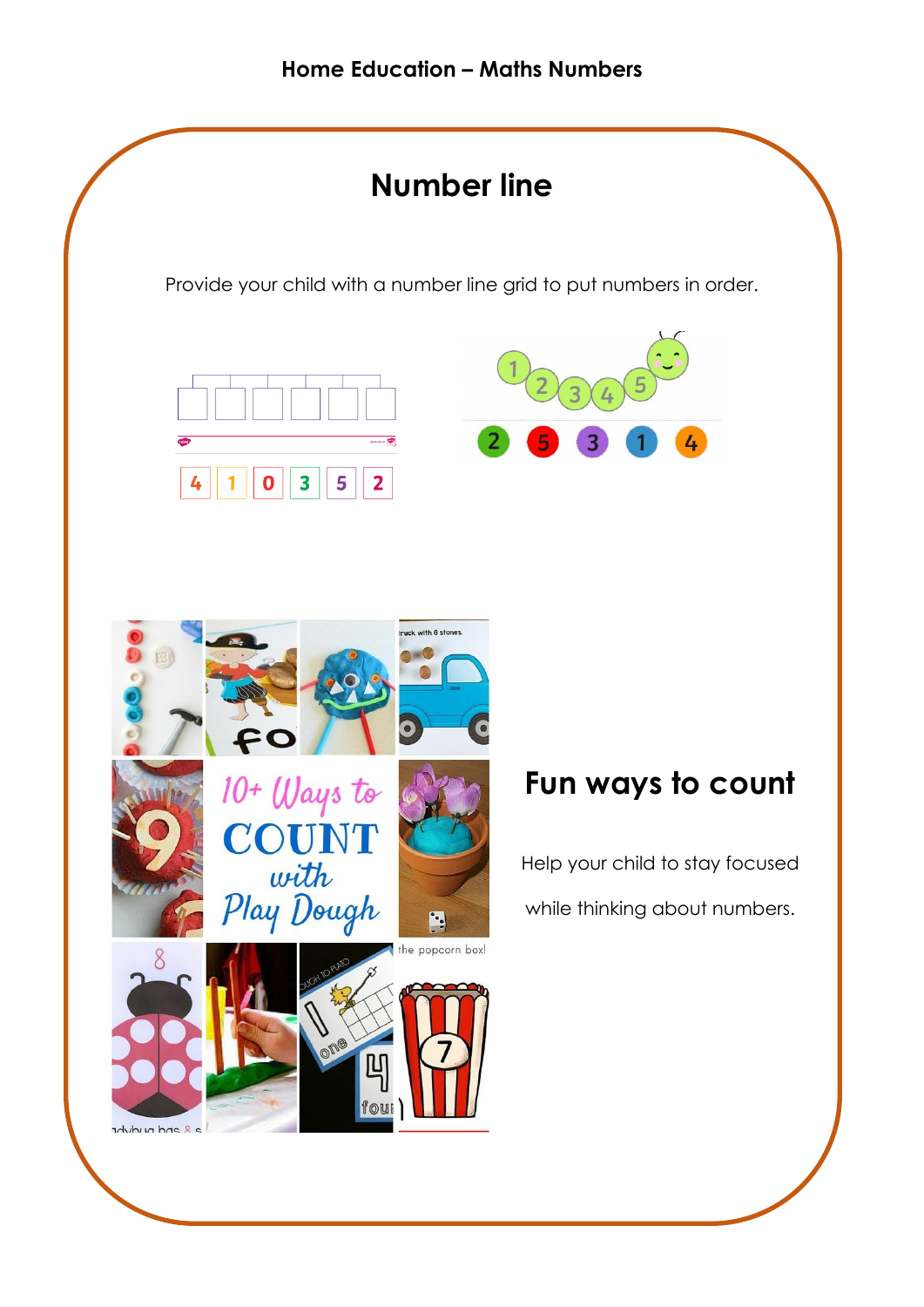

<https://uk.ixl.com/math/year-1/add-with-pictures-sums-up-to-10> <https://uk.ixl.com/math/year-1/subtract-with-pictures-numbers-up-to-10>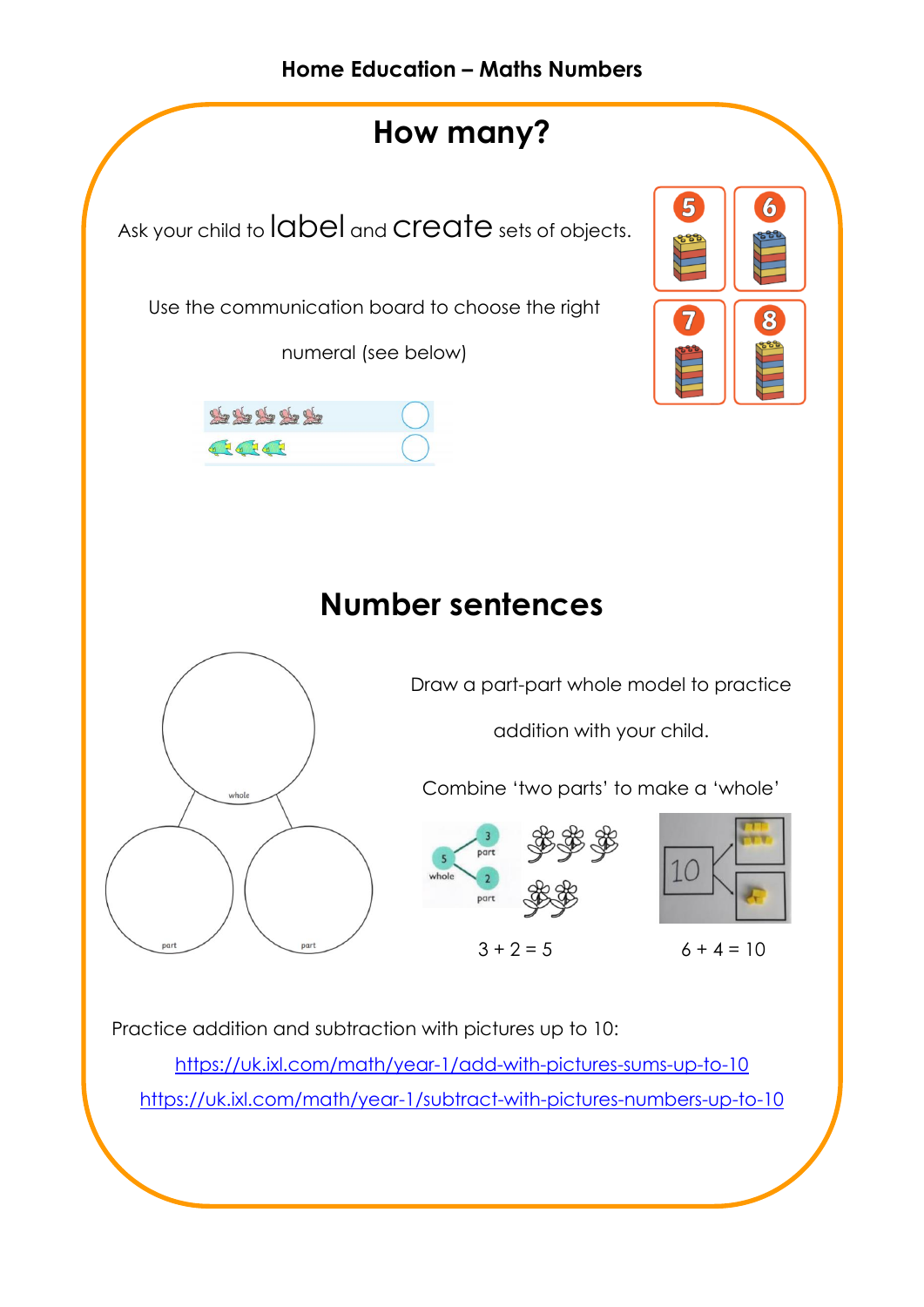Please, find below an *aided language display* board to increase language output during activities.

Ask or model your child to point at the symbols to make one, two, three-part sentences.